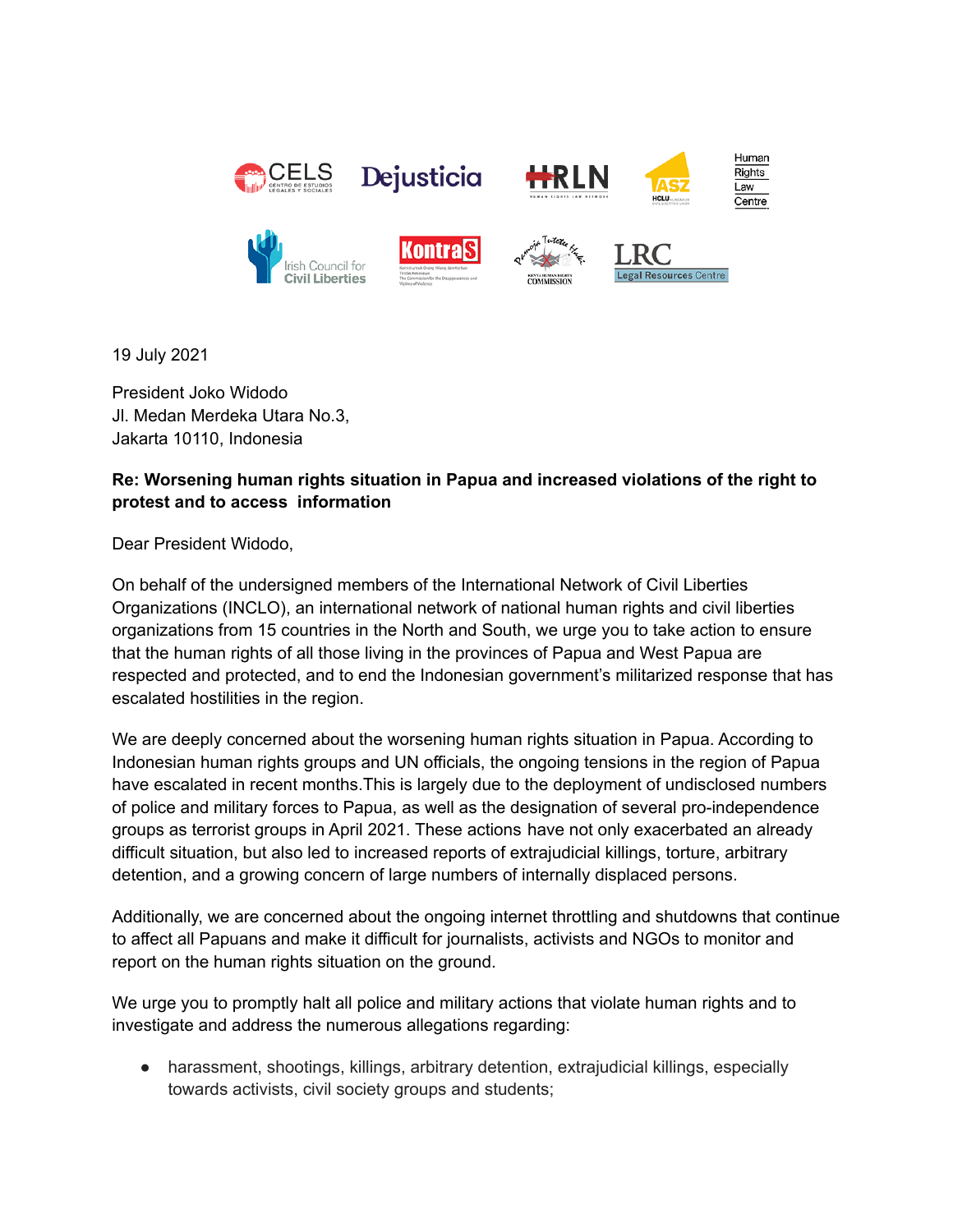- the arbitrarily persecution of Papuan people by the security forces;
- lack of fair trial rights and inhumane prison conditions for arrested political prisoners;
- lack of justice for victims of human rights violations due to the lack of investigations and accountability for police and military actions;
- inability for Papuans to exercise their right to freedom of peaceful assembly and freedom of expression because of the intimidation and repression of peaceful protests, and difficulties accessing information due to ongoing internet throttling and roadblocks to media workers and NGOs seeking to monitor the situation.

Rather than contribute to a further entrenchment of the conflict in the region of Papua and to an increase in human rights violations, we fully agree with the UN experts' recent statement<sup>1</sup> that Indonesia must "protect the rights of all people to peaceful protest, ensure access to the internet and protect the rights of human rights defender(s)." We ask that you ensure all Papuans' fundamental human rights are protected in compliance with the UN International Covenant on Civil and Political Rights, especially those related to the right to freedom of expression, freedom of peaceful assembly and association, and freedom from arbitrary arrest and torture.

We urge you to abide by the Jakarta State Administrative Court decision 230/G/TF/2019/PTUN-JKT of June 30, 2020, which indicated that the Ministry of Information and Communication had acted unlawfully when slowing down and blocking internet access in the provinces of West Papua and Papua. Free access to the internet is a fundamental tool for the enjoyment of the right to freedom of expression and assembly, as well as crucial for economic activity and participation in civic life.

We applaud previous statements you have made saying the Indonesian government would revoke any restrictions for foreign journalists seeking to cover issues in Papua, but ask that you ensure that these statements are put into practice and that the removal of restrictions applies also to Indonesian journalists and all human rights NGOs seeking to monitor the situation in Papua.

Finally, we urge you to ensure that the Indonesian authorities follow the United Nations recommendations and standards regarding the use of counter-terrorism legislation and to avoid over-broad definitions that lead to human rights violations. We are particularly concerned about the most recently updated Undang-Undang Anti-Terorisme No.5/2018 Law that gives police extraordinary powers to use force when conducting raids or interrogating.

We hope that the Indonesian government can engage in a fruitful and peaceful dialogue with Papuan civil society and groups regarding their concerns regarding the region's governance, but stress that this will only be possible if the human rights of all Papuans are respected and all allegations of violations are addressed fairly and with transparency.

Yours sincerely,

<sup>1</sup> Comment by UN Human Rights Office [spokesperson](https://bangkok.ohchr.org/papua-statement/) Ravina Shamdasani on Papua and West Papua, [Indonesia](https://bangkok.ohchr.org/papua-statement/) - 30 November 2020 <https://bangkok.ohchr.org/papua-statement/>